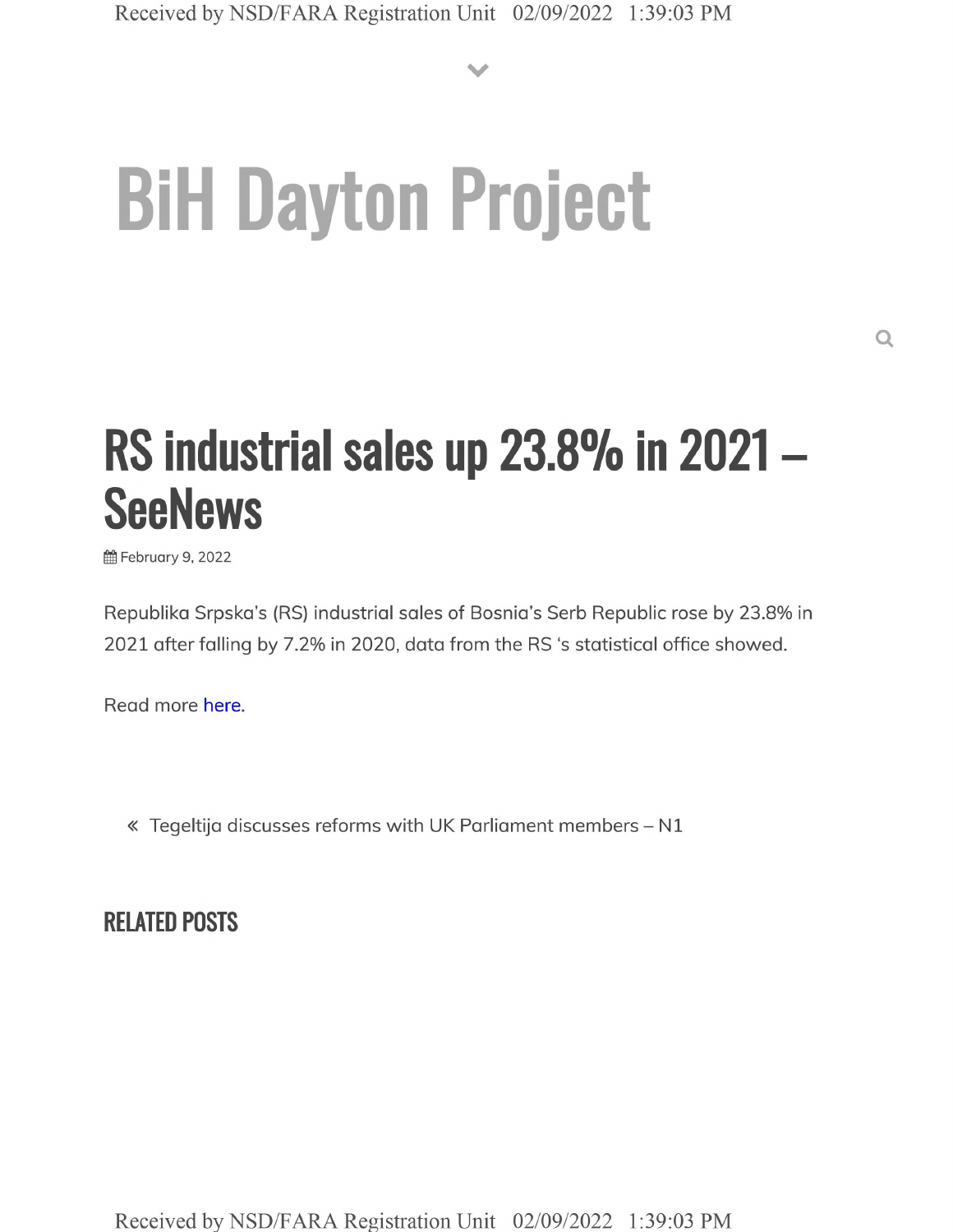

## **Tegeltija discusses reforms with UK Parliament members - N1**

**前 February 9, 2022** 



**曲 February 7, 2022** 



**Covic, Plenkovic satisfied that Palmer and Eichhorst accepted Croat proposals - N1 前 February 4, 2022** 

Received by NSD/FARA Registration Unit 02/09/2022 1:39:03 PM